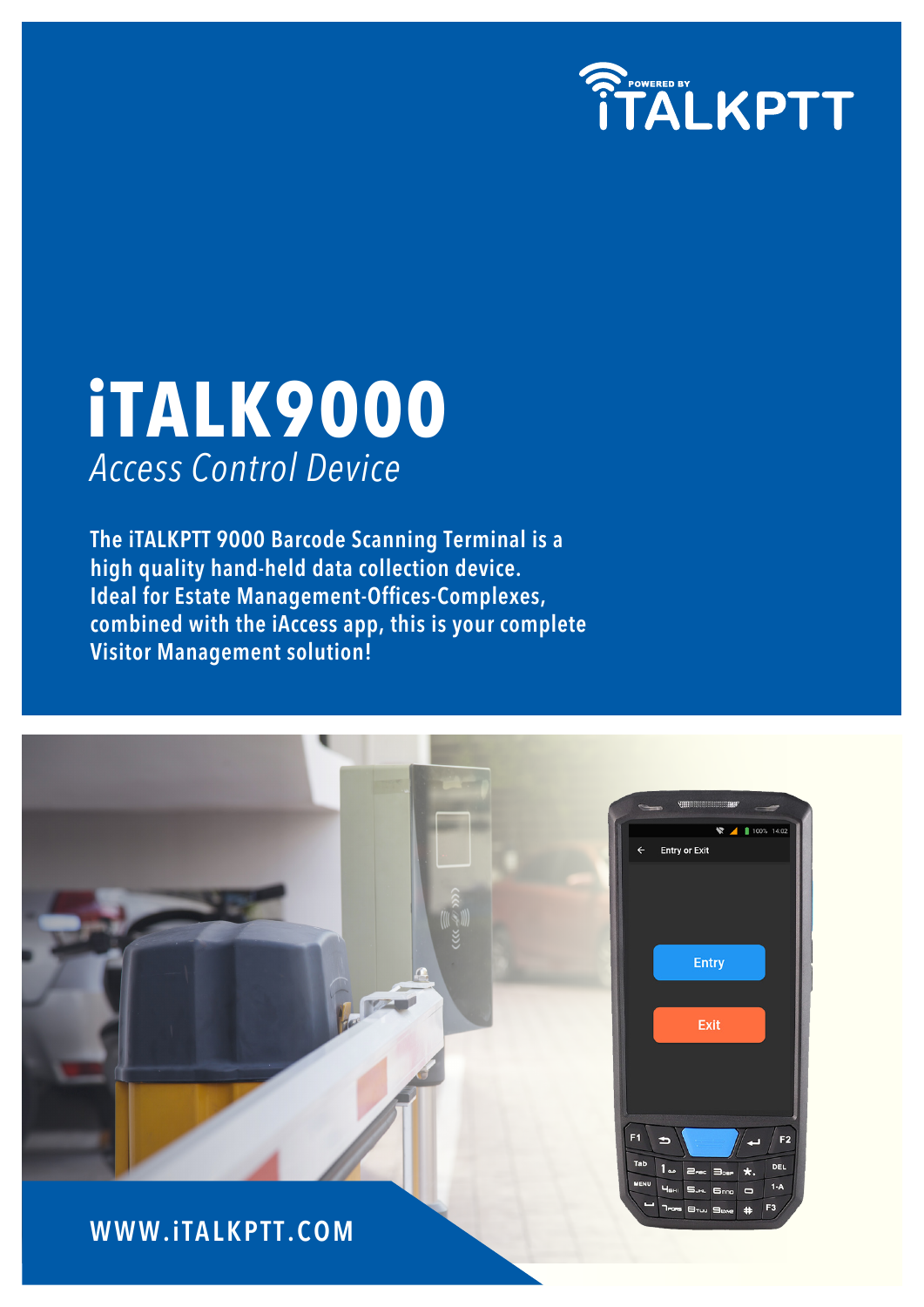## **iTALKPTT9000** *Access Control Device*

## **KEY FEATURES AND BENEFITS**

- High speed 4-core Android 8.1 System
- 4.5 Inch HD screen
- Access Control
- PTT
- Vehicle/ID/Drivers license scanning
- Photos
- Panic Button

## • 4G

- Wifi
- Blutooth
- 2D Scanning
- NFC
- Camera
- GPS

## **ACCESS CONTROL**



The **iTALKPTT 9000** Barcode Scanning Terminal is a high quality hand-held data collection device. Ideal for Estate Management, Offices and Complexes. Combined with the iAccess app, it's your complete Visitor Management solution!

#### *Features include:*

- High speed 4-core Android 8.1 System
- 4.5 Inch HD screen
- Access Control
- PTT
- Vehicle/ID/Drivers license scanning
- Photos
- Panic Button
- 4G
- Wifi
- Blutooth
- 2D Scanning
- NFC
- Camera
- GPS



**iTALKPTT International** Email: sales@italkptt-international.com Website: www.italkptt-international.com **Americas | iTALKPTT Corporation** Email: sales@italkptt.com Website: www.italkptt.com

**South Africa | Radiosource Telecoms** Email: sales@italkptt.co.za Website: www.italkptt.co.za